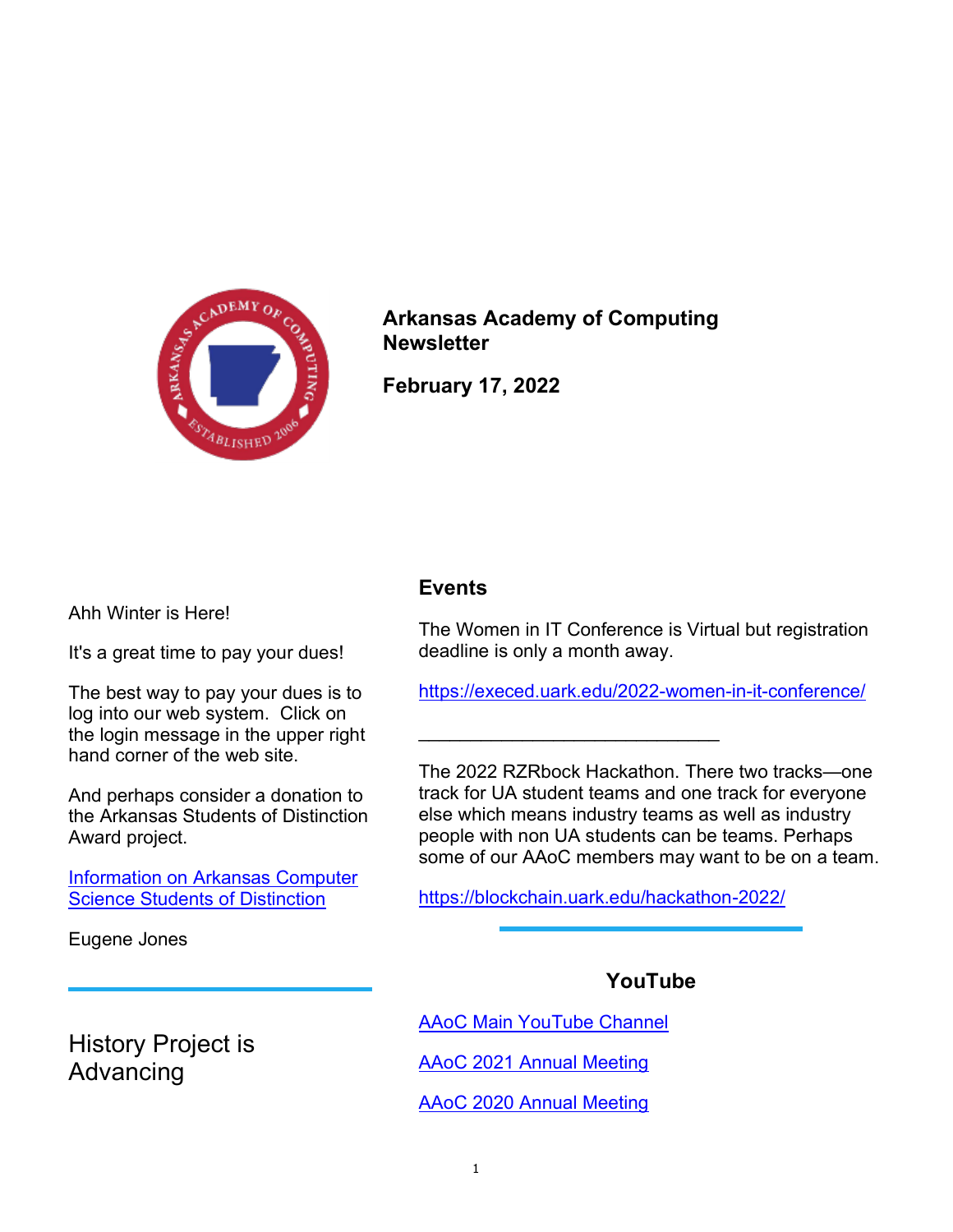Here is a link to our first sample of a **History Timeline** 

We have Started:

Henderson State University Arkansas Systems **CSCE** Arkansas Internet Acxiom

It would be wonderful to have timelines from all of the Arkansas Colleges, and of course Systematics!!

If you have a project that you would like to make a timeline for, just drop me a note and we will get started. The best starting place is a date ordered list of the 10-20 events you would like in your timeline.

Hopefully more and different history projects to come!

**Thanks!** 

If you are interested in helping out, please contact Eugene at(501-231- 8860).

AAoC Member Interviews

## In the News

Nitin Agarwal

https://foredialogue.pubpub.org/pub/p7pomr9v/release/1

UA Little Rock's COSMOS Gets \$456K To Study Online Information Campaigns - Arkansas Business

Arkansas Business

\_\_\_\_\_\_\_\_\_\_\_\_\_\_\_\_\_\_\_\_\_\_\_\_\_\_\_\_

 $\mathcal{L}_\text{max}$  , where  $\mathcal{L}_\text{max}$  , we have the set of  $\mathcal{L}_\text{max}$ 

Nitin Agarwal will serve as principal investigator for UA Little Rock for the DOD-funded project. (File photo) (UA Little Rock/Ben Krain).

Paul Cronan (Charter Member) will now have an award established by the Cortes Teaching and Faculty Support Center named after him, "The Paul Cronan Technology Teaching Excellence Award"

https://news.uark.edu/articles/58720/award-honoringpaul-cronan-established-by-cordes-teaching-andfaculty-support-center

Scholarship donations are appreciated at:

General Scholarship Fund

If you or another member is in the press, please email ejones@connect4business.com

Raye Jean Montague - Nobel Run Stories | Gearing Roles

Gearing Roles

Don't let people put obstacles in front of you, but understand you also have to put in the work." Raye Jean Montague (Arkansas, 21 January 1935 ...

**Hannah Vogler to succeed Dr. Suzanne Mitchell at** Arkansas STEM Coalition - Talk ...

Talk Business & Politics

\_\_\_\_\_\_\_\_\_\_\_\_\_\_\_\_\_\_\_\_\_\_\_\_\_\_\_\_\_